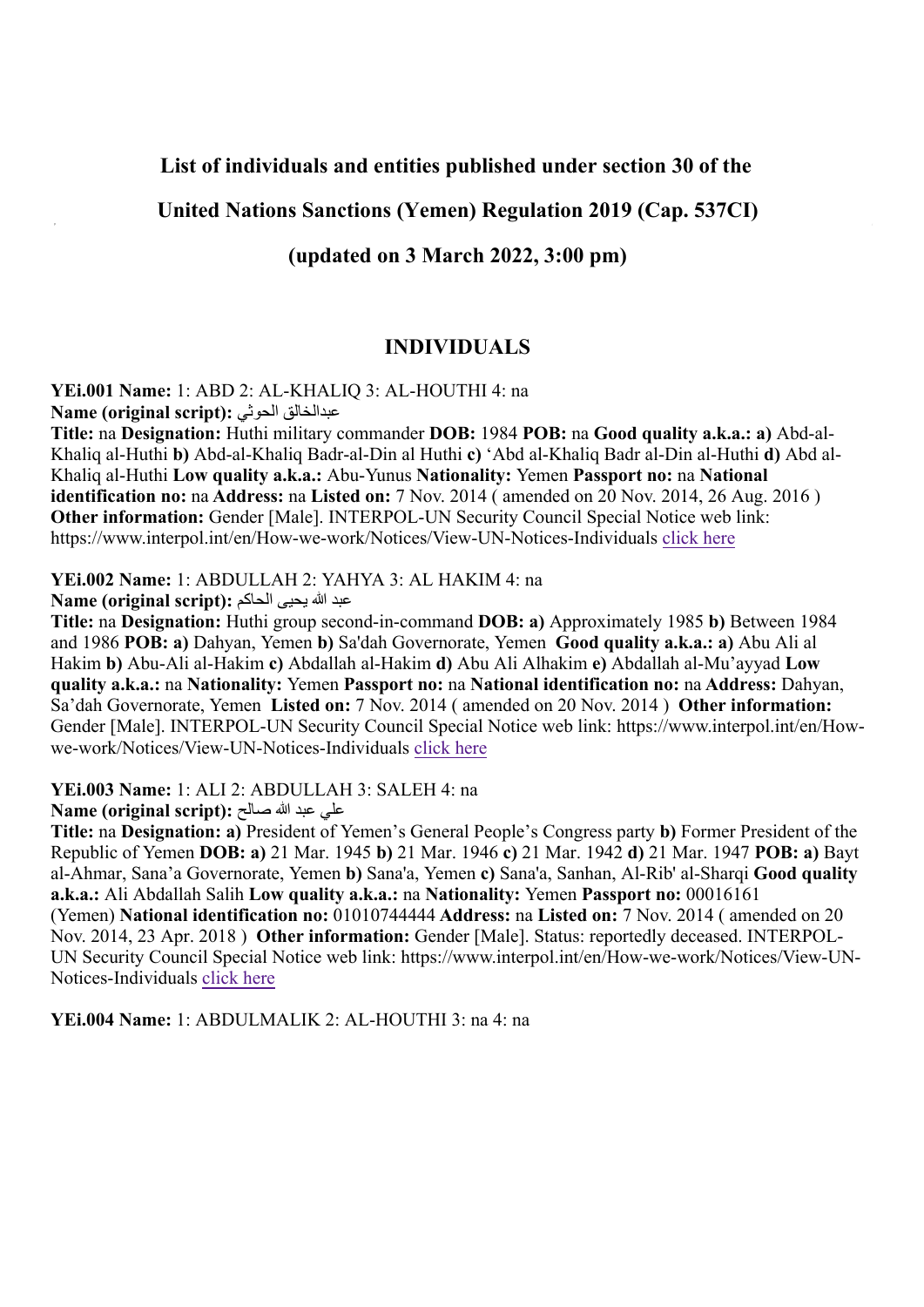**Title:** na **Designation:** na **DOB:** na **POB:** na **Good quality a.k.a.:** Abdulmalik al-Huthi **Low quality a.k.a.:** na **Nationality:** na **Passport no:** na **National identification no:** na **Address:** na **Listed on:** 14 Apr. 2015 ( amended on 26 Aug. 2016 ) **Other information:** Leader of Yemen's Houthi Movement. Has engaged in acts that threaten the peace, security, or stability of Yemen.

### **YEi.005 Name:** 1: AHMED 2: ALI 3: ABDULLAH 4: SALEH

#### أحمد علي عبد هللا صالح **:(script original (Name**

**Title:** Former Ambassador, former Brigadier General **Designation:** na **DOB:** 25 Jul. 1972 **POB:** na **Good quality a.k.a.:** Ahmed Ali Abdullah Al-Ahmar **Low quality a.k.a.:** na **Nationality:** Yemen **Passport no: a)** (Yemeni passport number 17979 issued under name Ahmed Ali Abdullah Saleh (referred to in the diplomatic identity number no.:31/2013/20/003140 below) ) **b)** (Yemeni passport number 02117777 issued on 08-11- 2005 under name Ahmed Ali Abdullah Al-Ahmar (good quality a.k.a.) ) **c)** (Yemeni passport number 06070777 issued on 03-12-2014 under name Ahmed Ali Abdullah Al-Ahmar (good quality a.k.a.) ) **National identification no:** na **Address:** United Arab Emirates **Listed on:** 14 Apr. 2015 ( amended on 16 Sep. 2015 ) **Other information:** Has played a key role in facilitating the Houthi military expansion. Has engaged in acts that threaten the peace, security, or stability of Yemen. Ahmed Saleh is the son of the former President of the Republic of Yemen, Ali Abdullah Saleh (YEi.003). Ahmed Ali Abdullah Saleh comes from an area known as Bayt Al-Ahmar, which lies some 20 kilometres southeast of the capital, Sana'a. Diplomatic identity card no.:31/2013/20/003140, issued on 07-07-2013 by the United Arab Emirates' Ministry of Foreign Affairs under name Ahmed Ali Abdullah Saleh; current status: cancelled. INTERPOL-UN Security Council Special Notice web link: https://www.interpol.int/en/How-we-work/Notices/View-UN-Notices-Individuals [click here](https://www.interpol.int/en/How-we-work/Notices/View-UN-Notices-Individuals)

# **YEi.006 Name:** 1: SULTAN 2: SALEH 3: AIDA AIDA 4: ZABIN

سلطان صالح عيضة عيضة زابن **:(script original (Name**

**Title:** na **Designation: a)** Director, or General Manager, of the Criminal Investigation Department (CID), Sana'a based ministry of interior, in Sana'a, Yemen **b)** Brigadier **DOB:** 5 Feb. 1986 **POB:** Razih District, Sa'dah Governorate, Yemen **Good quality a.k.a.:** na **Low quality a.k.a.: a)** Abu Saqar Zabin **b)** Abu Sagar Zabin **Nationality:** Yemen **Passport no:** na **National identification no: a)** Yemen 10010095104, issued on 26 Dec. 2013 **b)** Yemen military identification number: 20432 (issued in 2018) **Address:** Sana'a, Yemen **Listed on:** 25 Feb. 2021 ( amended on 5 Apr. 2021 ) **Other information:** Sultan Saleh Aida Aida Zabin has engaged in acts that threaten the peace, security and stability of Yemen, including violations of applicable international humanitarian law and human rights abuses in Yemen. Zabin has played a prominent role in a policy of intimidation and use of systematic arrest, detention, torture, sexual violence and rape against politically active women. Zabin as director for CID is directly responsible for, or by virtue of his authority responsible for, and complicit in the use of multiple places of detention including house arrest, police stations, formal prisons and detention centres and undisclosed detention centres. In these sites, women, including at least one minor, were forcibly disappeared, repeatedly interrogated, raped, tortured, denied timely medical treatment and subjected to forced labour. Zabin himself directly inflicted torture in some cases. INTERPOL-UN Security Council Special Notice web link: https://www.interpol.int/en/How-wework/Notices/View-UN-Notices-Individuals

#### **YEi.007 Name:** 1: SALEH 2: MESFER 3: SALEH 4: AL SHAER

#### صالح مسفر صالح الشاعر **:(script original (Name**

**Title:** na **Designation:** Major General, 'Judicial Custodian' of properties and funds owned by Houthis' opponents **DOB:** na **POB:** Al Safrah, Sa'dah Governorate, Yemen **Good quality a.k.a.:** na **Low quality a.k.a.: a)** Saleh Mosfer Saleh al Shaer **b)** Saleh Musfer Saleh al Shaer **c)** Saleh Mesfer al Shaer **d)** Saleh al Shae **e)** Saleh al Sha'ir **f)** Abu Yasser **Nationality:** Yemen **Passport no: a)** Yemen number 05274639, issued on 7 Oct. 2013 (Expiration date: 7 Oct 2019) **b)** Yemen number 00481779, issued on 9 Dec. 2000 (Expiration date: 9 Dec 2006) **National identification no: a)** Yemen 1388114 **b)** Yemen 10010057512 **Address:** Yemen **Listed on:** 9 Nov. 2021 **Other information:** As Houthi 'Assistant Minister of Defence for Logistics', assisted the Houthis in acquiring smuggled arms and weapons. As 'Judicial Custodian' directly involved in the widespread and unlawful appropriation of assets and entities owned by private individuals under arrest by the Houthis or forced to take refuge outside of Yemen. Physical Description: Eye Colour: Brown; Hair: Grey; Complexion: Medium; Build: Slim; Height (ft/in): Unknown; Weight (lbs): Unknown; and Clan: Member of the Hashid tribal confederacy. Photograph available for inclusion in INTERPOL-UNSC Special Notice web link: INTERPOL-UN Security Council Special Notice web link: https://www.interpol.int/en/How-we-work/Notices/View-UN-Notices-Individuals